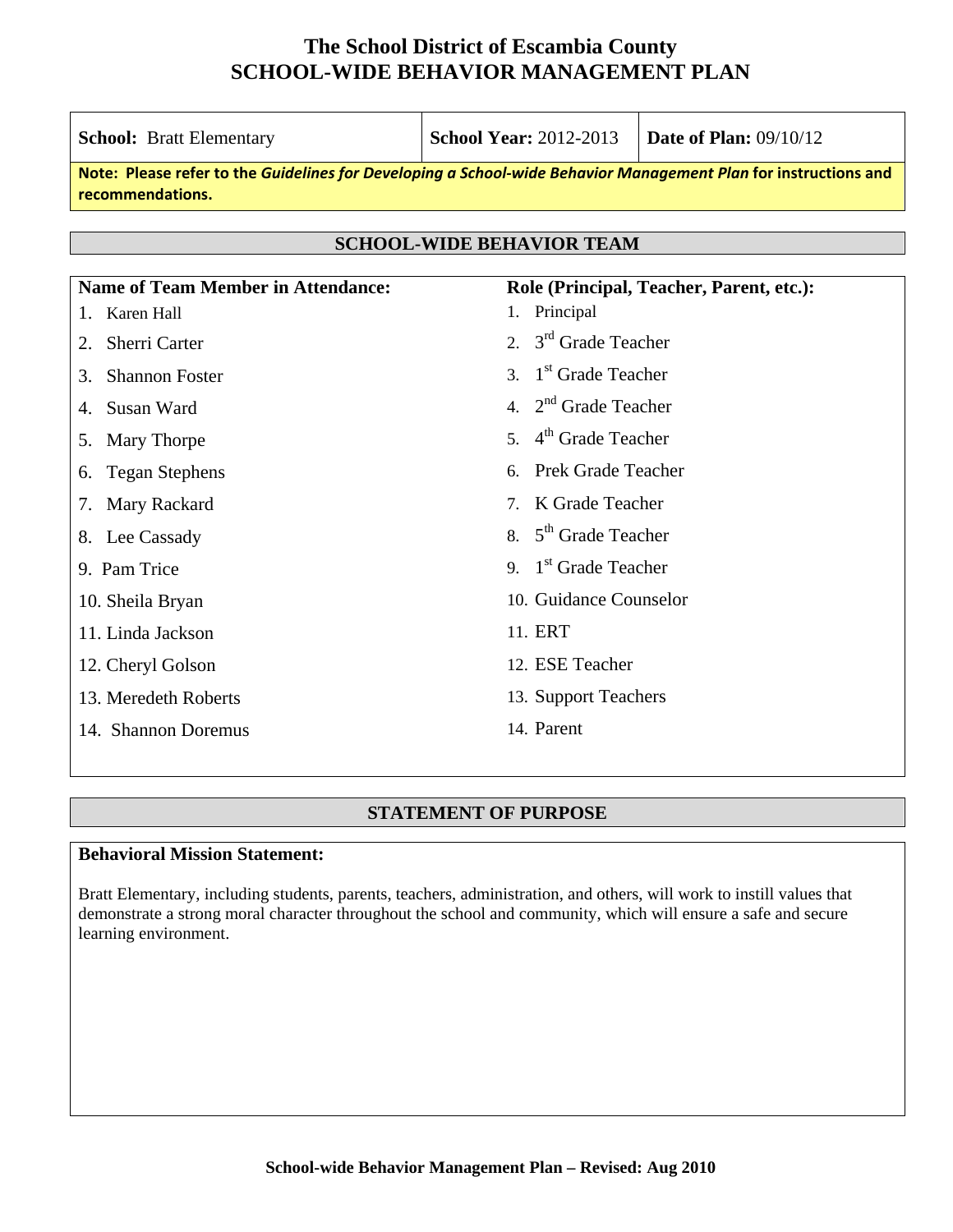#### **BASELINE DATA**

#### **PREVIOUS SCHOOL YEAR** 2011 - 2012

| <b>Office Discipline Referrals (ODR)</b>                                         |      |
|----------------------------------------------------------------------------------|------|
| Number of Office Discipline<br>Referrals (ODR)                                   | 252  |
| Average ODR per Student<br>$(\text{\# ODR} \div \text{\# of students enrolled})$ | .544 |
| Number of Students with ODR                                                      | 101  |
| <b>Attendance</b>                                                                |      |
| <b>Average Daily Attendance</b>                                                  | 94.5 |
| Excused Tardies (Elem)                                                           |      |
| Unexcused Tardies (Elem)                                                         |      |
| Excused Early Check-outs (Elem)                                                  |      |
| Unexcused Early Check-outs (Elem)                                                |      |

| <b>Out-of-School Suspensions (OSS)</b>                                                          |      |
|-------------------------------------------------------------------------------------------------|------|
| Number of Incidents of<br>Out-of-School Suspension (OSS)                                        | 32   |
| Average OSS per Student<br>$(\text{\#} \text{OSS} \div \text{\#} \text{ of students enrolled})$ | .069 |
| Number of Students with OSS                                                                     | 25   |
| <b>In-School Suspensions (ISS)</b>                                                              |      |
| Number of Incidents of<br>In-School Suspension (ISS)                                            | 28   |
| Average ISS per Student<br>$(\text{\# ISS} \div \text{\# of students enrolled})$                | .060 |
| Number of Students with ISS                                                                     | 18   |
| <b>Bullying Prevention</b>                                                                      |      |
| Percent of Students Trained                                                                     | 100% |
| <b>Percent of Staff Trained</b>                                                                 | 100% |

#### **ADDITIONAL DATA AND OUTCOMES**

**What other data or outcomes will your school use for continuous monitoring of your school-wide behavior management plan (e.g., academic data, faculty attendance, school surveys, training, ESE referrals, etc.)? The outcomes may also include various ways of analyzing school-wide behavioral data as outlined in the** *School-wide Behavioral Data Guide* **(e.g., referrals/suspensions by grade level, location, problem behavior, time of day, student, class, etc.).**

FAIR scores FCAT scores Go Math! Pre/Post Tests Imagine It! Pre/Post Benchmark Tests Principal and Elementary Resource Teacher Data Reports Bus Referrals Reports by Student; Class; Problems Citizenship grade Climate Survey RTI Teacher Survey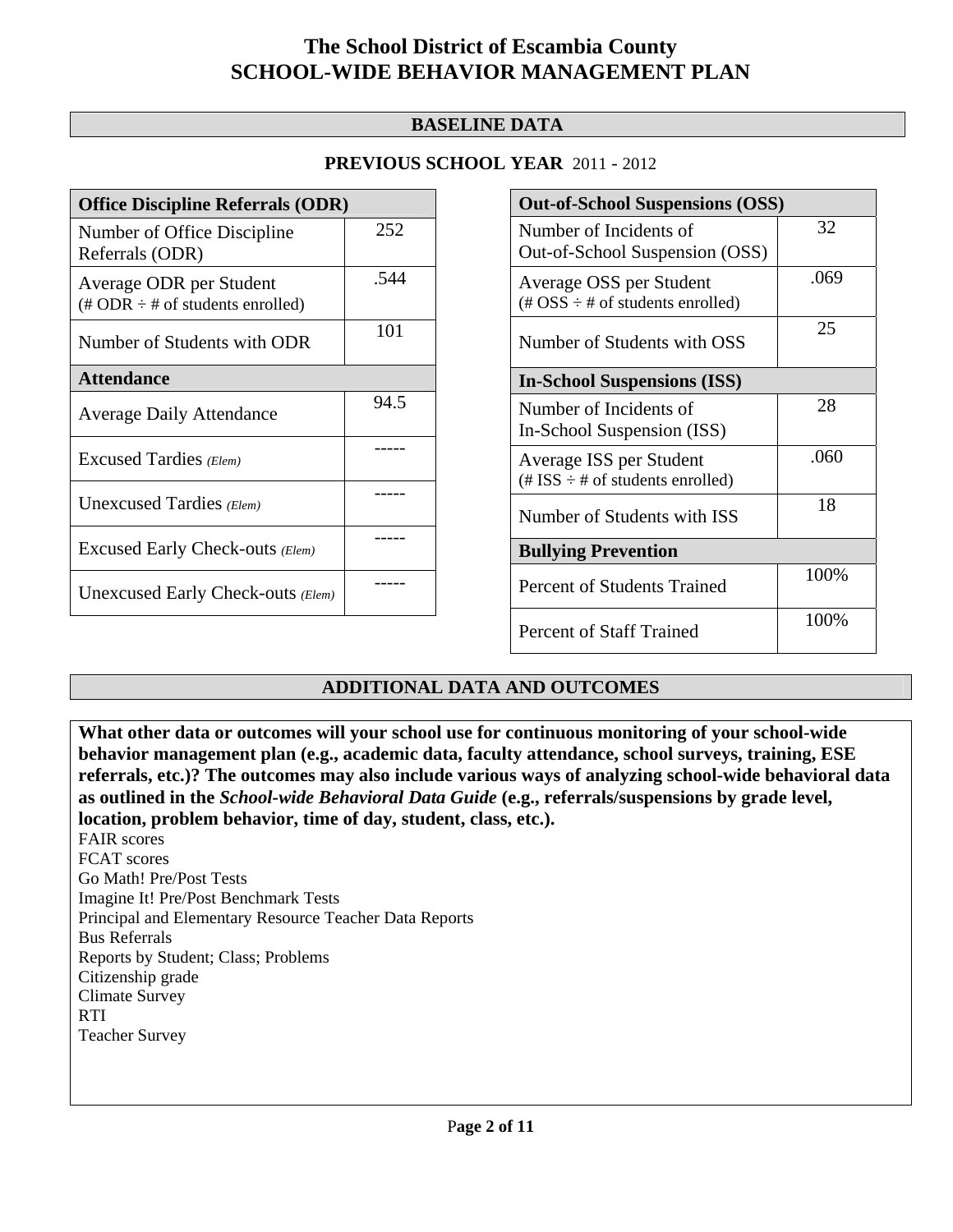### **SCHOOL-WIDE BEHAVIORAL GOALS**

|    | 1. Out-of-school suspension                                                                            |
|----|--------------------------------------------------------------------------------------------------------|
|    | Out-of-school suspensions will remain the same or decrease by 1%.                                      |
|    |                                                                                                        |
|    |                                                                                                        |
|    |                                                                                                        |
|    |                                                                                                        |
|    |                                                                                                        |
|    |                                                                                                        |
|    |                                                                                                        |
|    | 2. Attendance                                                                                          |
|    | Bratt Elementary will stay within 1% (higher or lower) of the 2010-2011 attendance average percentage. |
|    |                                                                                                        |
|    |                                                                                                        |
|    |                                                                                                        |
|    |                                                                                                        |
|    |                                                                                                        |
|    |                                                                                                        |
|    |                                                                                                        |
|    | 3. Bullying                                                                                            |
|    |                                                                                                        |
|    | 100% of students and staff will receive training on bullying prevention.                               |
|    |                                                                                                        |
|    |                                                                                                        |
|    |                                                                                                        |
|    |                                                                                                        |
|    |                                                                                                        |
|    |                                                                                                        |
| 4. | <b>Office Discipline Referrals</b>                                                                     |
|    |                                                                                                        |
|    | Office referrals will decrease by 1%.                                                                  |
|    |                                                                                                        |
|    |                                                                                                        |
|    |                                                                                                        |
|    |                                                                                                        |
|    |                                                                                                        |
|    |                                                                                                        |
| 5. | Tardies (Elementary - see attached plan) or Other School-wide Behavior Goal                            |
|    |                                                                                                        |
|    | 100% of parents and students will be informed of our new policy regarding tardies.                     |
|    |                                                                                                        |
|    |                                                                                                        |
|    |                                                                                                        |
|    |                                                                                                        |
|    |                                                                                                        |
|    |                                                                                                        |
|    |                                                                                                        |
|    | 6. Early Check-Outs (Elementary – see attached plan) or Other School-wide Behavior Goal                |
|    | 100% of parents and students will be informed of our new policy regarding early check-outs.            |
|    |                                                                                                        |
|    |                                                                                                        |
|    |                                                                                                        |
|    |                                                                                                        |
|    |                                                                                                        |
|    |                                                                                                        |
|    |                                                                                                        |
| 7. | <b>Other School-wide Behavior Goal</b>                                                                 |
|    | The number of bus referrals will decrease by 1%.                                                       |
|    |                                                                                                        |
|    |                                                                                                        |
|    |                                                                                                        |
|    |                                                                                                        |
|    |                                                                                                        |
|    |                                                                                                        |
|    |                                                                                                        |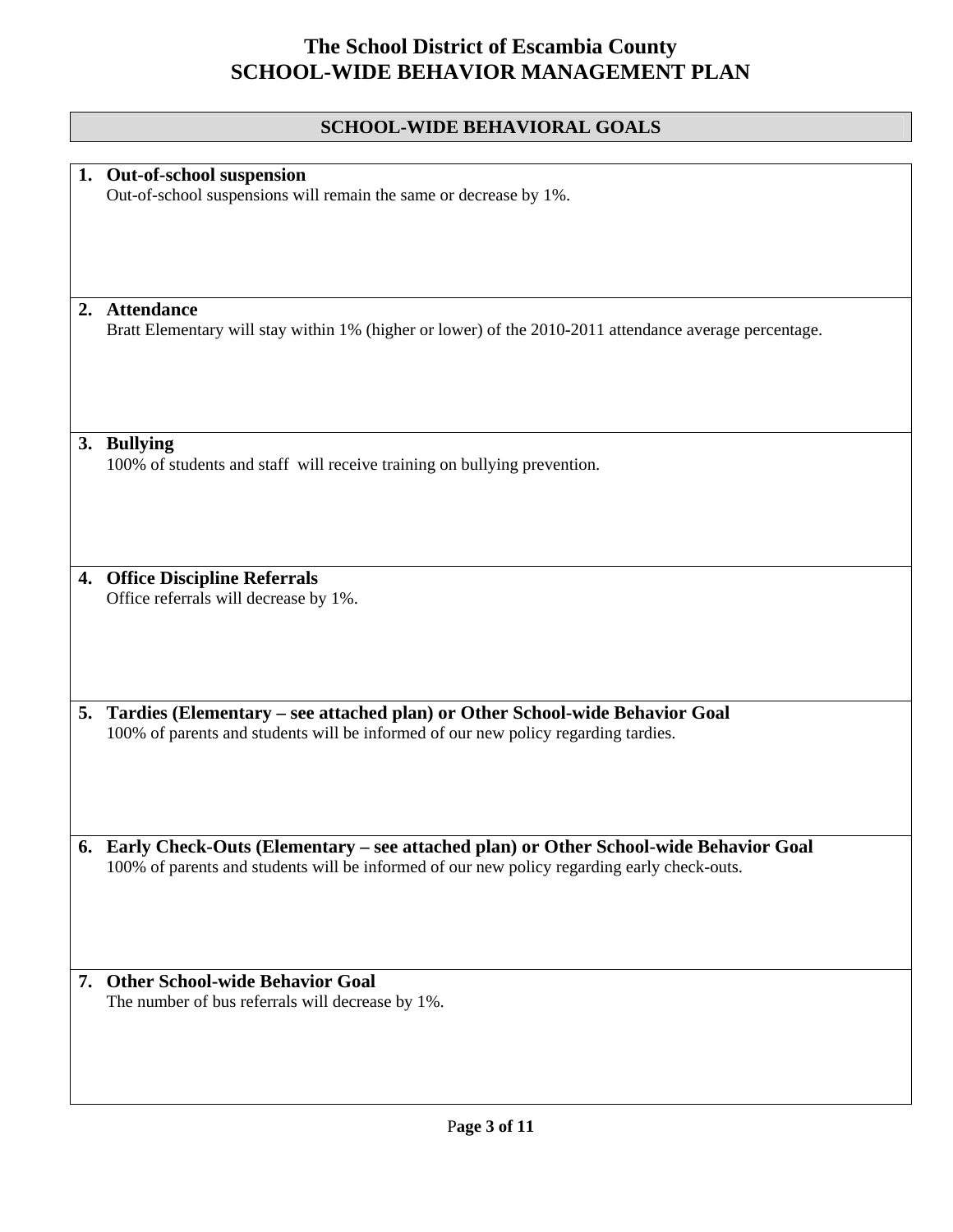### **PROGRESS MONITORING**

| Your school-wide behavior team should meet to review data and discuss concerns or revisions to your<br>school-wide behavior management plan once a month and complete progress monitoring forms<br>quarterly. Describe when you plan to meet (days, location, and time) throughout the school year.<br>The SWBMP team will meet every nine weeks to review data. More frequent meetings will be held if needed. |
|-----------------------------------------------------------------------------------------------------------------------------------------------------------------------------------------------------------------------------------------------------------------------------------------------------------------------------------------------------------------------------------------------------------------|
| Describe the procedures that your school will use to collect, summarize, and analyze the behavioral                                                                                                                                                                                                                                                                                                             |
| data prior to team meetings. Procedures are required for entering the information into the database,                                                                                                                                                                                                                                                                                                            |
| summarizing the data, and developing graphs using the School-wide Behavioral Data Guide.                                                                                                                                                                                                                                                                                                                        |
| Reports generated by the Data Clerk.                                                                                                                                                                                                                                                                                                                                                                            |
| Reports generated by the Principal and Elementary Resource Teacher.<br>Citizenship Grades                                                                                                                                                                                                                                                                                                                       |
|                                                                                                                                                                                                                                                                                                                                                                                                                 |
|                                                                                                                                                                                                                                                                                                                                                                                                                 |
|                                                                                                                                                                                                                                                                                                                                                                                                                 |
|                                                                                                                                                                                                                                                                                                                                                                                                                 |
|                                                                                                                                                                                                                                                                                                                                                                                                                 |
|                                                                                                                                                                                                                                                                                                                                                                                                                 |
|                                                                                                                                                                                                                                                                                                                                                                                                                 |
| How will your school document the school-wide behavior team meetings?                                                                                                                                                                                                                                                                                                                                           |
| <b>SWBMP Nine Weeks Progress Monitoring Forms</b>                                                                                                                                                                                                                                                                                                                                                               |
| Sign-In Sheets                                                                                                                                                                                                                                                                                                                                                                                                  |
|                                                                                                                                                                                                                                                                                                                                                                                                                 |
|                                                                                                                                                                                                                                                                                                                                                                                                                 |
|                                                                                                                                                                                                                                                                                                                                                                                                                 |
|                                                                                                                                                                                                                                                                                                                                                                                                                 |
| Describe how your school-wide behavior team will share the data and outcomes with your faculty, staff,                                                                                                                                                                                                                                                                                                          |
| and other stakeholders?                                                                                                                                                                                                                                                                                                                                                                                         |
| <b>Faculty Meetings</b>                                                                                                                                                                                                                                                                                                                                                                                         |
| <b>SAC</b> Meetings                                                                                                                                                                                                                                                                                                                                                                                             |
| <b>Parent Letter Home</b>                                                                                                                                                                                                                                                                                                                                                                                       |
| PTA Meeting                                                                                                                                                                                                                                                                                                                                                                                                     |
|                                                                                                                                                                                                                                                                                                                                                                                                                 |
|                                                                                                                                                                                                                                                                                                                                                                                                                 |
|                                                                                                                                                                                                                                                                                                                                                                                                                 |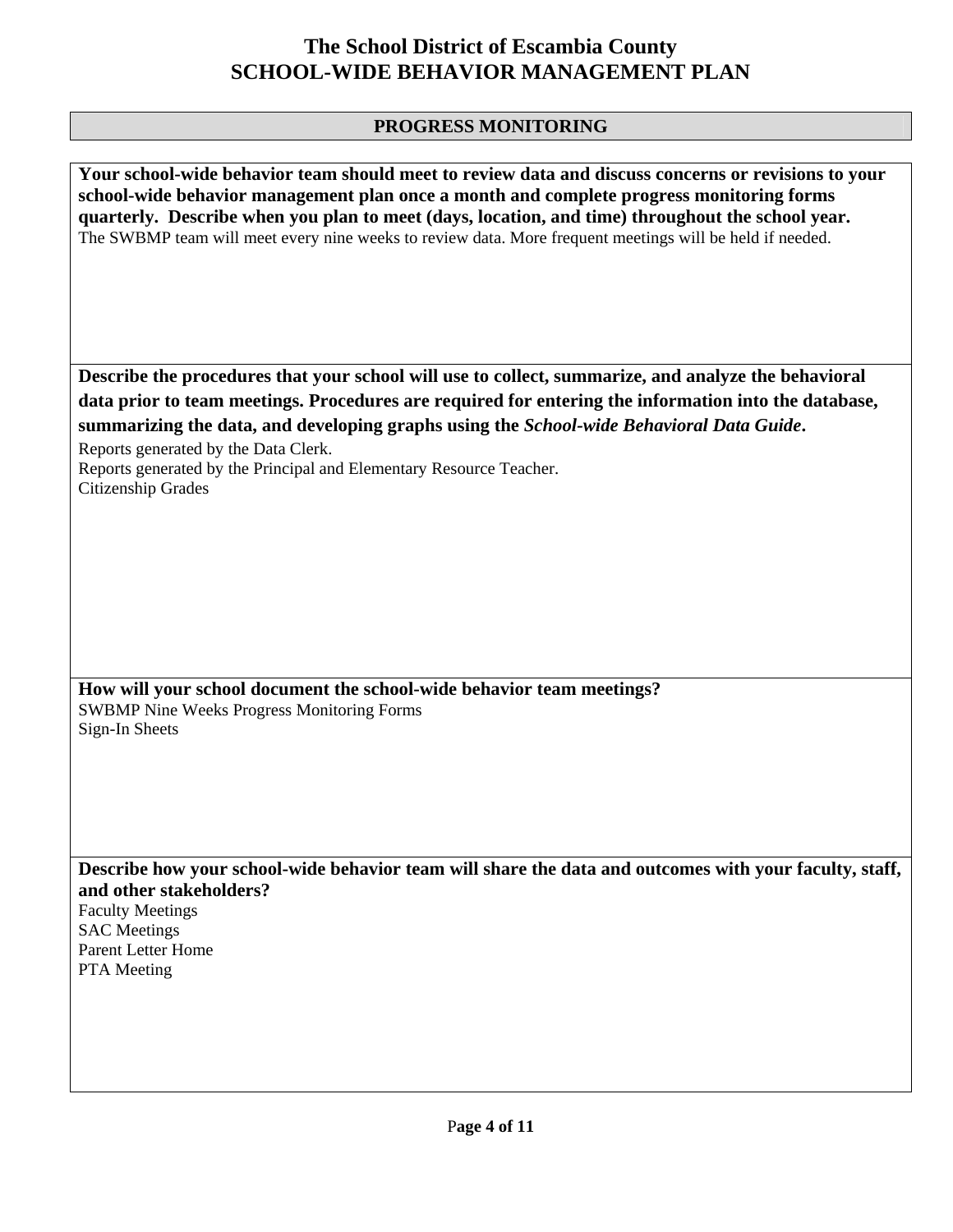### **SCHOOL EXPECTATIONS AND RULES**

### **List 3 – 5 school-wide expectations**

Students at Bratt will be safe, give respect, be responsible, and listen well across all settings in the school and on the bus.

| Rules/<br><b>Expectations:</b> | <b>Setting:</b><br>Cafeteria                                                                 | <b>Setting:</b><br>Hall                                                                                  | <b>Setting:</b><br>Restroom                    | <b>Setting:</b><br>Dismissal                                                    |
|--------------------------------|----------------------------------------------------------------------------------------------|----------------------------------------------------------------------------------------------------------|------------------------------------------------|---------------------------------------------------------------------------------|
| Be Safe                        | Walk single file facing<br>forward; Keep all food<br>to self without sharing;<br>Stay seated | Walk facing forward;<br>Stay to the right except<br>when directed                                        | Wash your hands; Walk<br>carefully             | Walk; Stay with your<br>assigned group; Know<br>where you are supposed<br>to go |
| <b>Give Respect</b>            | Keep hands, feet, and<br>objects to self                                                     | Stop at intersection;<br>Yield to the right; Let<br>entire class move<br>forward; Keep hands<br>off wall | Give others privacy                            | Follow dismissal plan                                                           |
| Be Responsible                 | Clean your area                                                                              | Use silent signals to<br>help others                                                                     | Paper towels in trash;<br>Keep the floor clean | Be where you are<br>supposed to be and on<br>time                               |
| Listen Well                    | Use quiet voice; Follow<br>adult directions                                                  | Voices off; Ears on                                                                                      | Use quiet voice; Follow<br>adult directions    | Follow adult directions                                                         |
|                                |                                                                                              |                                                                                                          |                                                |                                                                                 |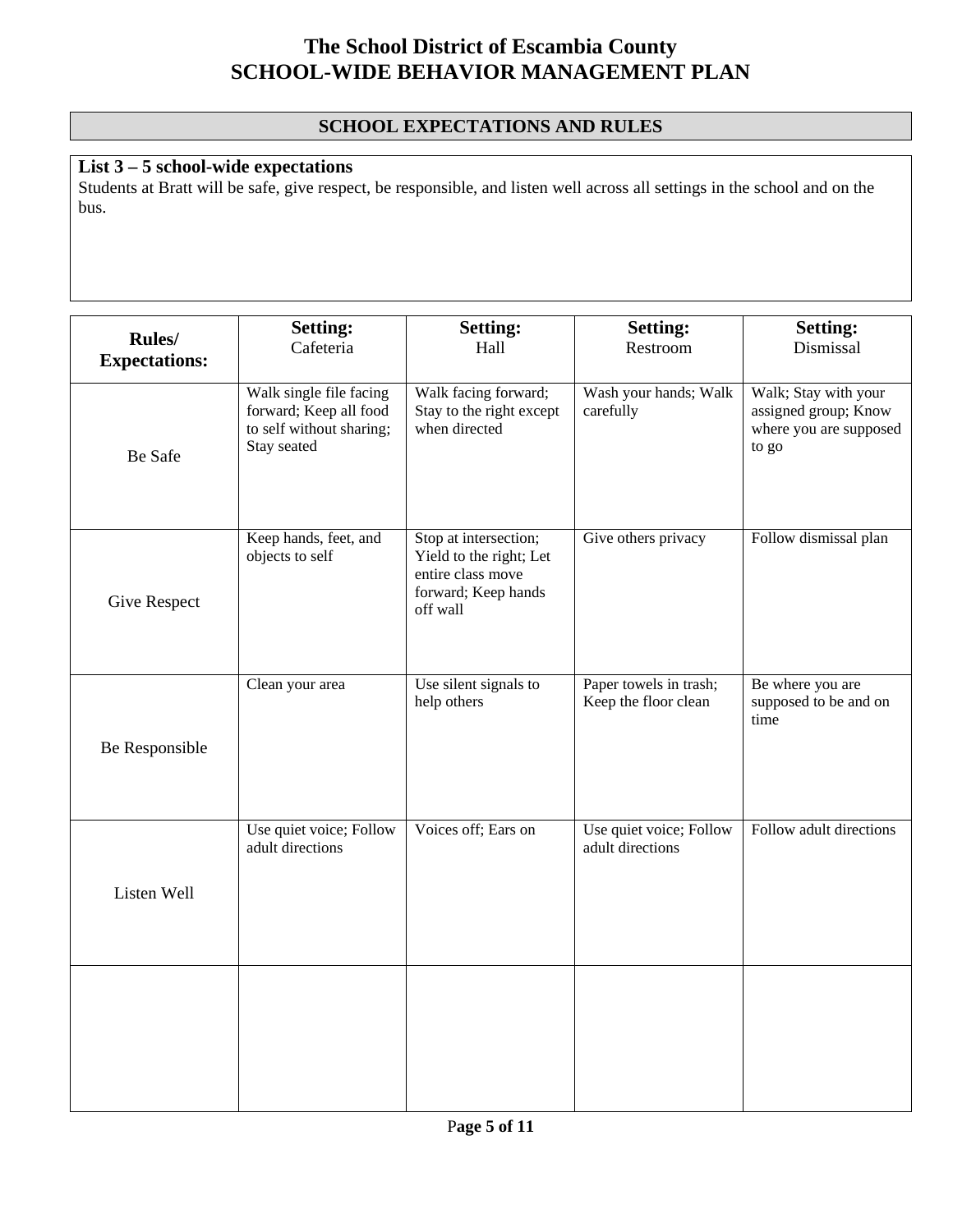#### **TEACHING EXPECTATIONS AND RULES**

**How will your school introduce the school-wide expectations and rules to all of your students and staff?**  The staff will be given inservice during faculty and grade level meeting discussing the school-wide behavior plan and the revisions to the plan. The teachers will specifically teach the students the school-wide expectations and rules during the first few weeks of school. At various times, depending on the students or class, reminders and remedial instruction will be given to reinforce the school-wide rules.

#### **During the school year, what activities will your school implement to encourage on-going direct instruction of the school-wide expectations and rules? How will your school embed the expectations and rules into the daily curriculum?**

Direct Instruction of rules/appropriate behaviors **CCTV** Pre-school Training Faculty Meetings Assemblies **Newsletters** School Web Site

Language Arts/Reading: Discuss characters in a story and how certain characters demonstrated good or bad behavior. Examples/Non-examples

**How often will you plan to provide refresher training on expectations and rules to staff and students in your school? How will you orient and teach new students who arrive mid-year?** 

Teachers will continue to monitor their classrooms and reteach on an on-going basis, with an emphasis before holidays and special events.

SWBMP team will monitor the school data to see when refreshers are needed and in which area(s).

Teachers who join the staff later in the year will be assisted by the leadership team, grade level and/or peer teacher. Wednesday Wisdom Quarterly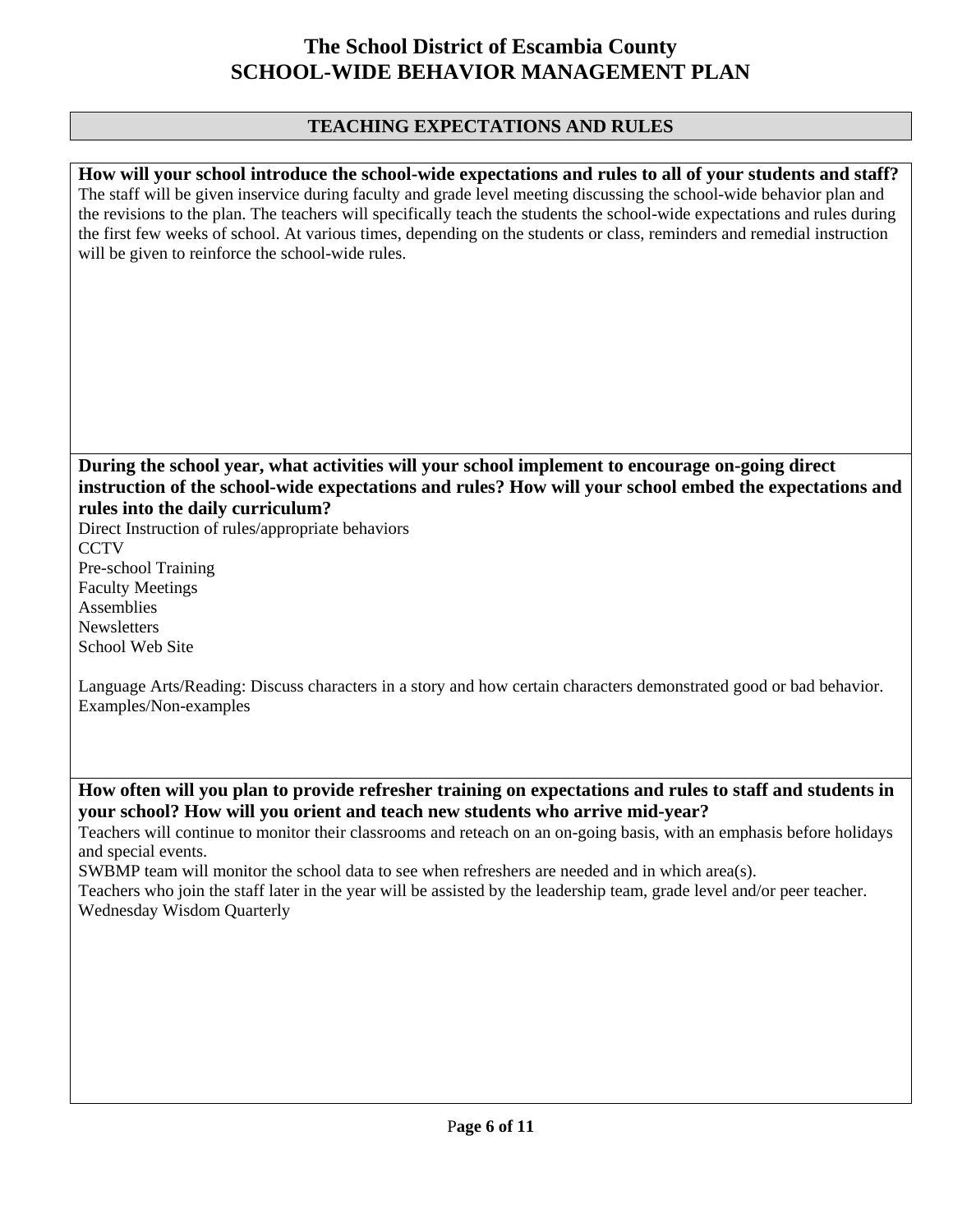### **REWARD/RECOGNITION PROGRAM**

| What type of reward system will you use?                                |
|-------------------------------------------------------------------------|
| CCTV-recognition of student success                                     |
| Certificates/Awards (Student of the Month for each classroom)           |
| Activities (drawing)                                                    |
| Assemblies                                                              |
|                                                                         |
| School wide and classroom based incentives                              |
|                                                                         |
|                                                                         |
|                                                                         |
|                                                                         |
|                                                                         |
|                                                                         |
|                                                                         |
|                                                                         |
|                                                                         |
|                                                                         |
| Describe the behaviors for which you will reward or recognize students. |
| Kindness                                                                |
|                                                                         |
| Honesty                                                                 |
| Respect                                                                 |
| Responsibility                                                          |
| Perseverance                                                            |
| Self-Control                                                            |
| Prepared                                                                |
|                                                                         |
|                                                                         |
|                                                                         |
|                                                                         |
|                                                                         |
|                                                                         |
|                                                                         |
|                                                                         |
|                                                                         |
| How will you implement the reward system?                               |
| Classroom incentives, Certificates, Awards, Recognition on CCTV         |
|                                                                         |
|                                                                         |
|                                                                         |
|                                                                         |
|                                                                         |
|                                                                         |
|                                                                         |
|                                                                         |
|                                                                         |
|                                                                         |
|                                                                         |
|                                                                         |
|                                                                         |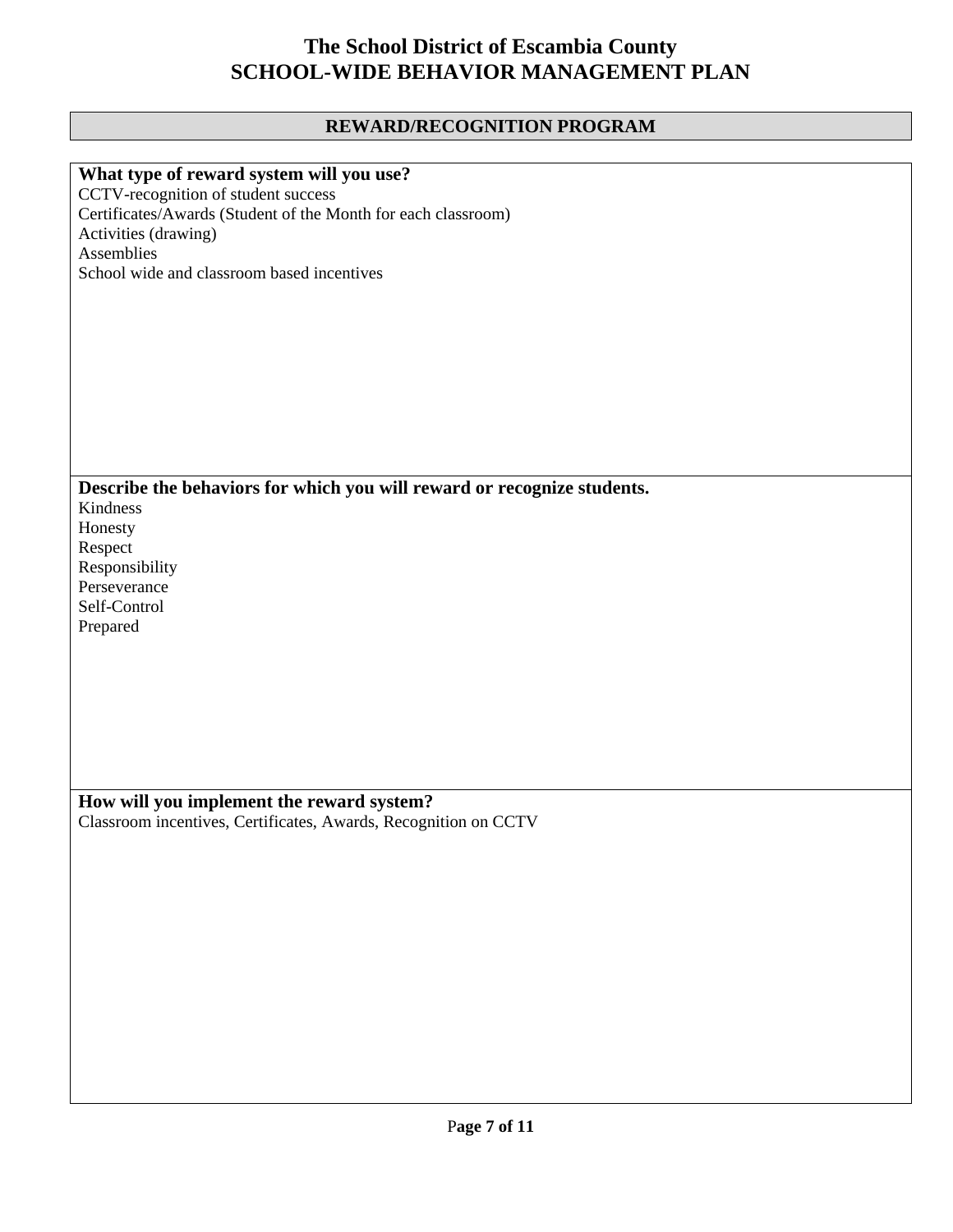#### **DISCIPLINARY PROCEDURES**

#### **Explain the discipline process at your school. Differentiate between minor and major behavior incidents and describe the process for documenting and addressing both types of incidents.**  1. Redirect student/reteach appropriate behavior 2. Remind student of appropriate behavior and potential consequences 3. Lower Citizenship grade 4. Second reminder of appropriate behavior and potential consequences 5. Lower Citizenship grade 6. Contact parent 7. Third reminder of appropriate behavior: apply consequence - make sure the consequence fits the situation. 8. Referral Form: a. Conference with Elementary Resource Teacher, Principal and/or Guidance Counselor b. Observation of student/classroom setting c. Strategies to assist with problem behavior d. RtI process/conference with parent e. Some behaviors require IMMEDIATE removal of student: fighting, student safety, running, destruction of property, stealing, etc. Use your best judgement. f. Time-out in another teacher's classroom should be a MAXIMUM of 10 minutes. g. Some behaviors need to be habitual and parents notified before they are referred. These behaviors may also prompt an informal meeting (e.g. not completing work) h. In-school suspension will only be used in special circumstances. Parents/students will have been previously informed of this consequence. i. Communication with parents is a must.

#### **What intervention strategies will your school use to prevent behavior that results in discipline referrals and out-of-school suspensions?**

School Wide Behavior Plan Classroom Management system Communication with parents Strategies for correcting/redirecting behaviors RtI Time-Out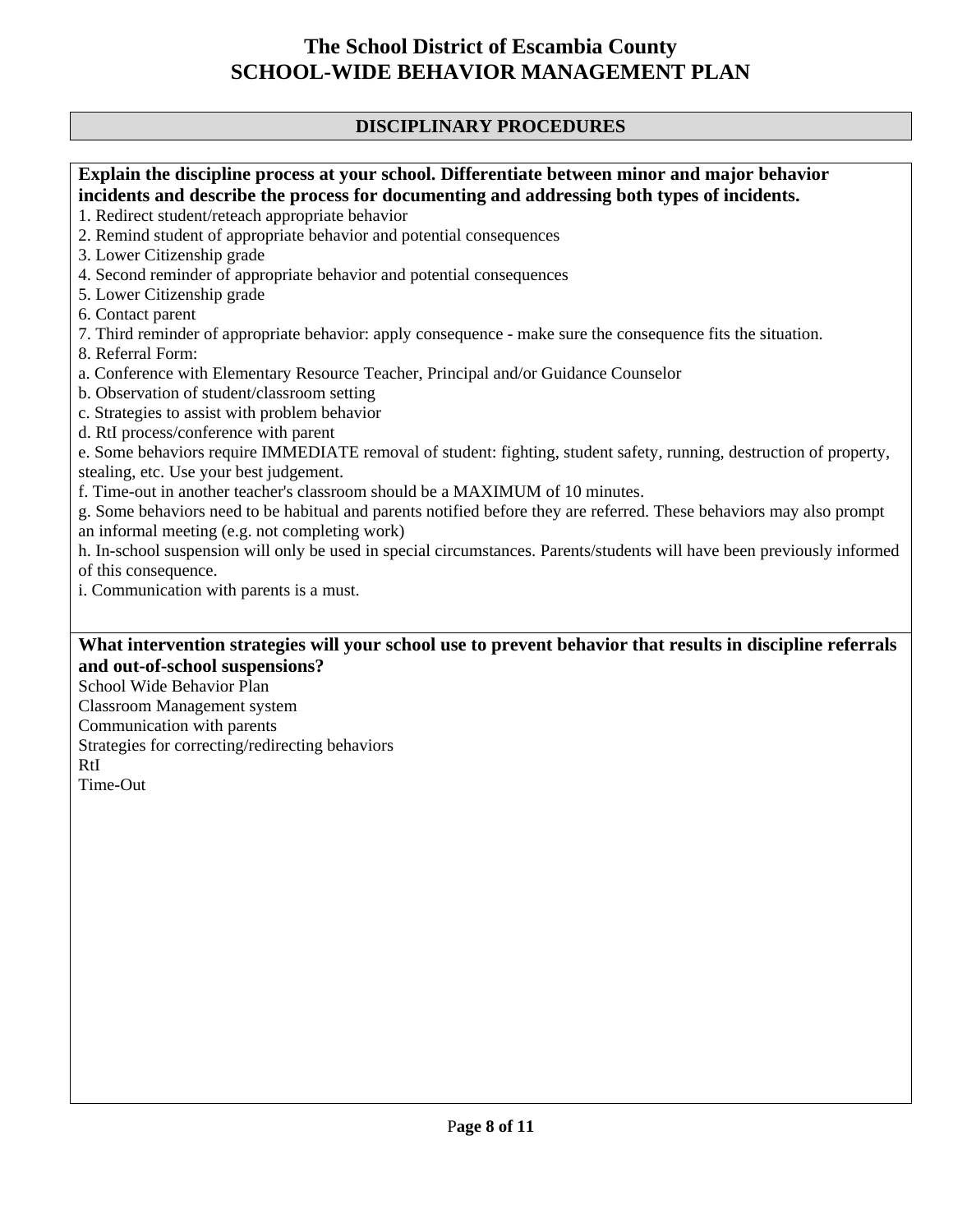### **DISCIPLINARY PROCEDURES (continued)**

| What are the consequences or disciplinary actions that are used in your school? |
|---------------------------------------------------------------------------------|
| Time Out                                                                        |
| Re-Direction                                                                    |
| Proximity Control                                                               |
| Conference                                                                      |
| Loss of Privilege                                                               |
| Verbal Warnings                                                                 |
| Reminder of Correct Behavior                                                    |
| <b>Setting Limits</b>                                                           |
| <b>Seating Change</b>                                                           |
| In-School Suspension                                                            |
| Out-of School Suspension                                                        |
| Reward System                                                                   |
| Citizenship Grade                                                               |
|                                                                                 |
|                                                                                 |
|                                                                                 |
|                                                                                 |
|                                                                                 |
|                                                                                 |
|                                                                                 |
|                                                                                 |
|                                                                                 |
|                                                                                 |
| For Middle or High Schools:                                                     |
| How do the adjudication guidelines complement your disciplinary procedures?     |
|                                                                                 |
|                                                                                 |
|                                                                                 |
|                                                                                 |
|                                                                                 |
|                                                                                 |
|                                                                                 |
|                                                                                 |
|                                                                                 |
|                                                                                 |
|                                                                                 |
|                                                                                 |
|                                                                                 |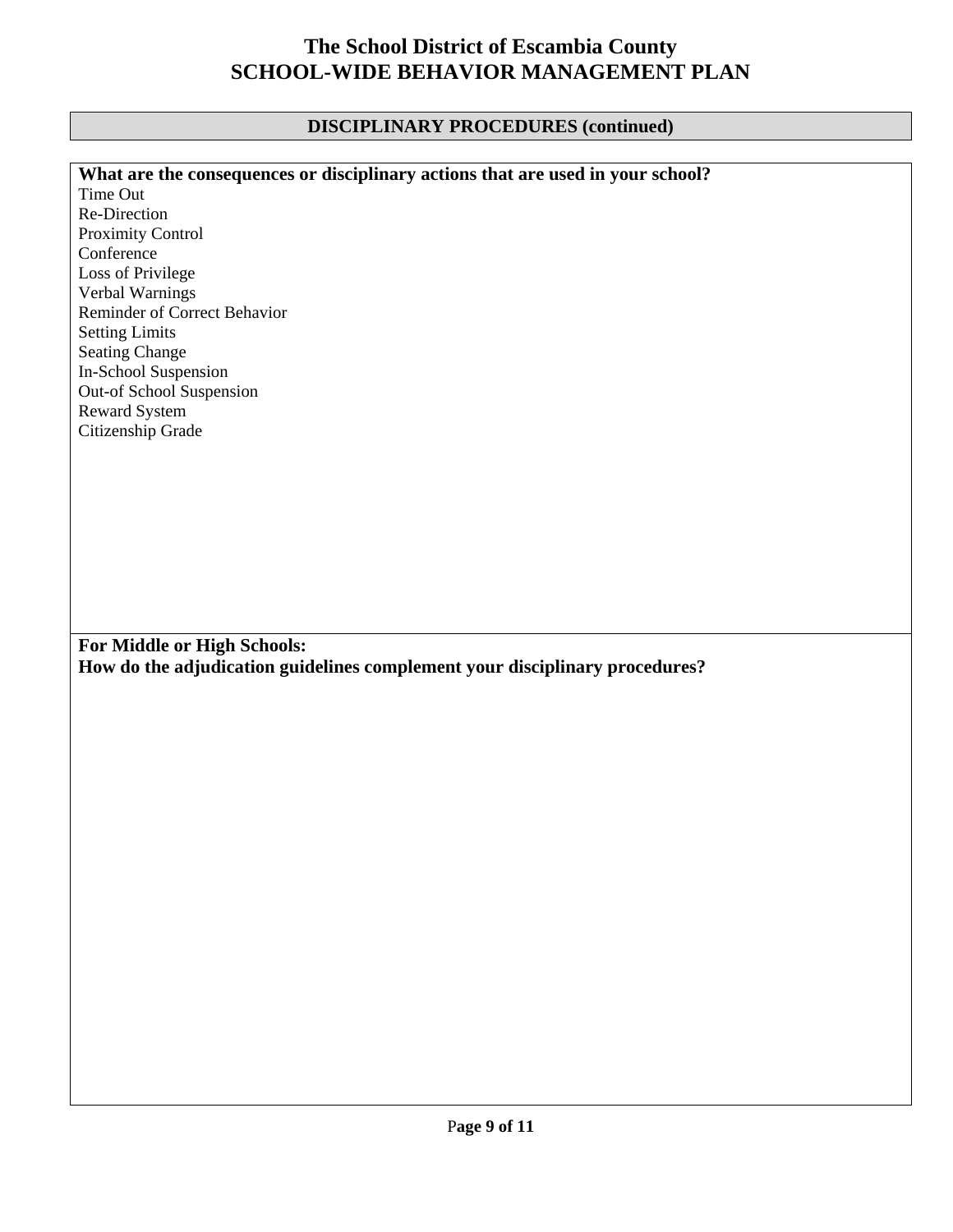### **TRAINING AND IMPLEMENTATION**

| Describe any training needs, material needs, and/or environmental arrangements necessary to                     |
|-----------------------------------------------------------------------------------------------------------------|
| implement your school-wide behavior management plan.                                                            |
|                                                                                                                 |
| Staff and students will be given specific information and examples.                                             |
| School rules will be post in classrooms and taught as necessary.                                                |
|                                                                                                                 |
|                                                                                                                 |
|                                                                                                                 |
|                                                                                                                 |
|                                                                                                                 |
|                                                                                                                 |
|                                                                                                                 |
|                                                                                                                 |
|                                                                                                                 |
|                                                                                                                 |
|                                                                                                                 |
|                                                                                                                 |
|                                                                                                                 |
|                                                                                                                 |
| Describe how your school will train all faculty and staff on your school-wide behavior management               |
|                                                                                                                 |
| plan. How will you orient and teach new faculty and staff who arrive mid-year?                                  |
| All teachers will receive training during pre-school or the first nine weeks of school.                         |
| Refreshers will be given during the year as needed.                                                             |
| Any new staff member will be instructed on the SWBMP and given assistance when needed.                          |
|                                                                                                                 |
|                                                                                                                 |
|                                                                                                                 |
|                                                                                                                 |
|                                                                                                                 |
|                                                                                                                 |
|                                                                                                                 |
|                                                                                                                 |
|                                                                                                                 |
|                                                                                                                 |
|                                                                                                                 |
|                                                                                                                 |
|                                                                                                                 |
|                                                                                                                 |
| What school-wide routines and procedures will be implemented by all faculty and staff to facilitate             |
| your school-wide behavior management plan?                                                                      |
| All teachers have the school rules posted in their classrooms.                                                  |
| All teachers teach the rules during the first few weeks of school and review them during the year as needed.    |
|                                                                                                                 |
| All teachers have a behavior management system in their classroom that includes daily communication to parents. |
|                                                                                                                 |
|                                                                                                                 |
|                                                                                                                 |
|                                                                                                                 |
|                                                                                                                 |
|                                                                                                                 |
|                                                                                                                 |
|                                                                                                                 |
|                                                                                                                 |
|                                                                                                                 |
|                                                                                                                 |
|                                                                                                                 |
|                                                                                                                 |